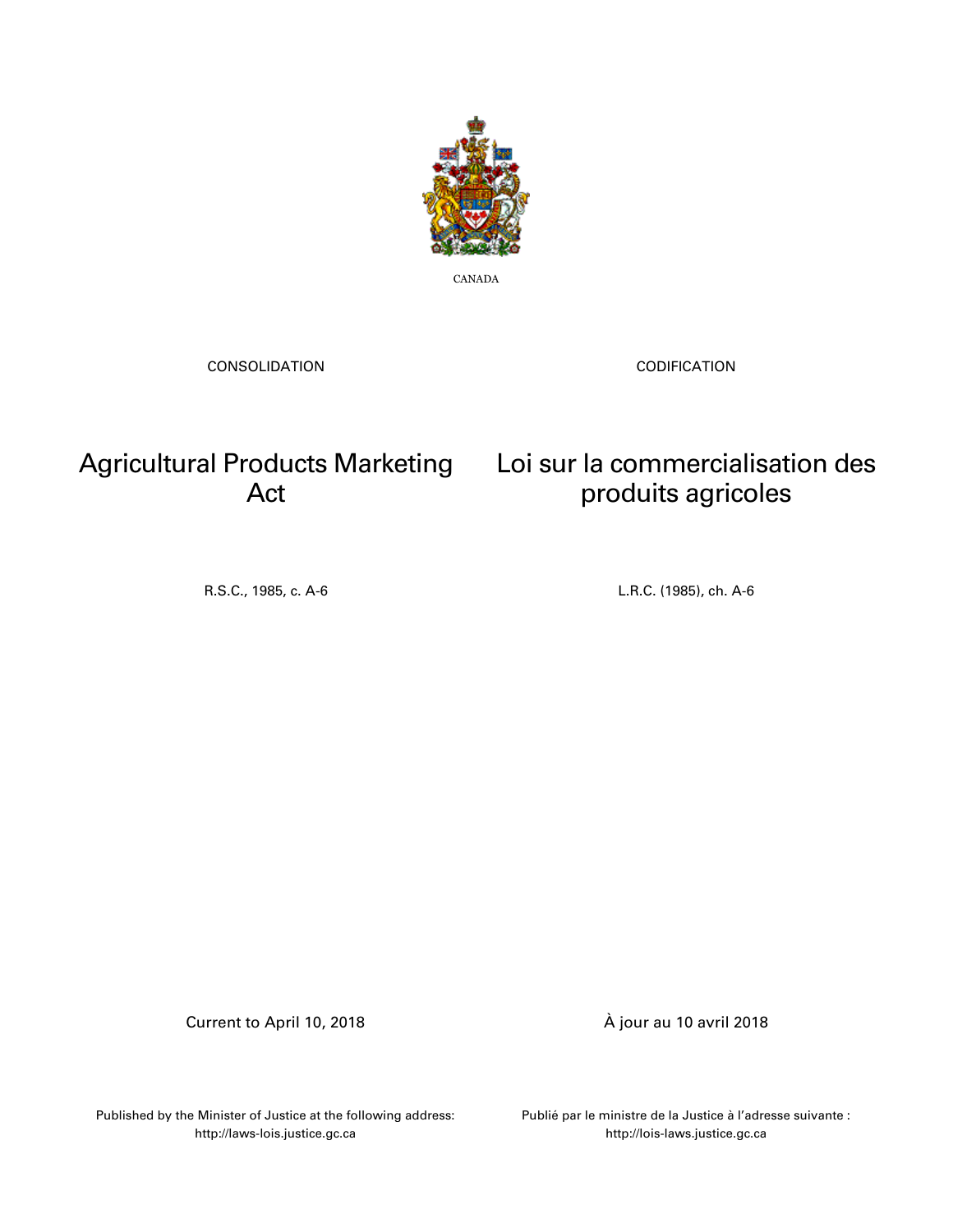### **OFFICIAL STATUS OF CONSOLIDATIONS**

Subsections 31(1) and (2) of the *Legislation Revision and Consolidation Act*, in force on June 1, 2009, provide as follows:

#### **Published consolidation is evidence Codications comme élément de preuve**

**31 (1)** Every copy of a consolidated statute or consolidated regulation published by the Minister under this Act in either print or electronic form is evidence of that statute or regulation and of its contents and every copy purporting to be published by the Minister is deemed to be so published, unless the contrary is shown.

#### **Inconsistencies in Acts Incompatibilité — lois**

**(2)** In the event of an inconsistency between a consolidated statute published by the Minister under this Act and the original statute or a subsequent amendment as certified by the Clerk of the Parliaments under the *Publication of Statutes Act*, the original statute or amendment prevails to the extent of the inconsistency.

This consolidation is current to April 10, 2018. Any amendments that were not in force as of April 10, 2018 are set out at the end of this document under the heading "Amendments Not in Force".

### **CARACTÈRE OFFICIEL DES CODIFICATIONS**

Les paragraphes 31(1) et (2) de la *Loi sur la révision et la* codification des textes législatifs, en vigueur le 1<sup>er</sup> juin 2009, prévoient ce qui suit :

**31 (1)** Tout exemplaire d'une loi codifiée ou d'un règlement codifié, publié par le ministre en vertu de la présente loi sur support papier ou sur support électronique, fait foi de cette loi ou de ce règlement et de son contenu. Tout exemplaire donné comme publié par le ministre est réputé avoir été ainsi publié, sauf preuve contraire.

**(2)** Les dispositions de la loi d'origine avec ses modifications subséquentes par le greffier des Parlements en vertu de la *Loi sur la publication des lois* l'emportent sur les dispositions incompatibles de la loi codifiée publiée par le ministre en vertu de la présente loi.

#### **NOTE NOTE**

Cette codification est à jour au 10 avril 2018. Toutes modifications qui n'étaient pas en vigueur au 10 avril 2018 sont énoncées à la fin de ce document sous le titre « Modifications non en vigueur ».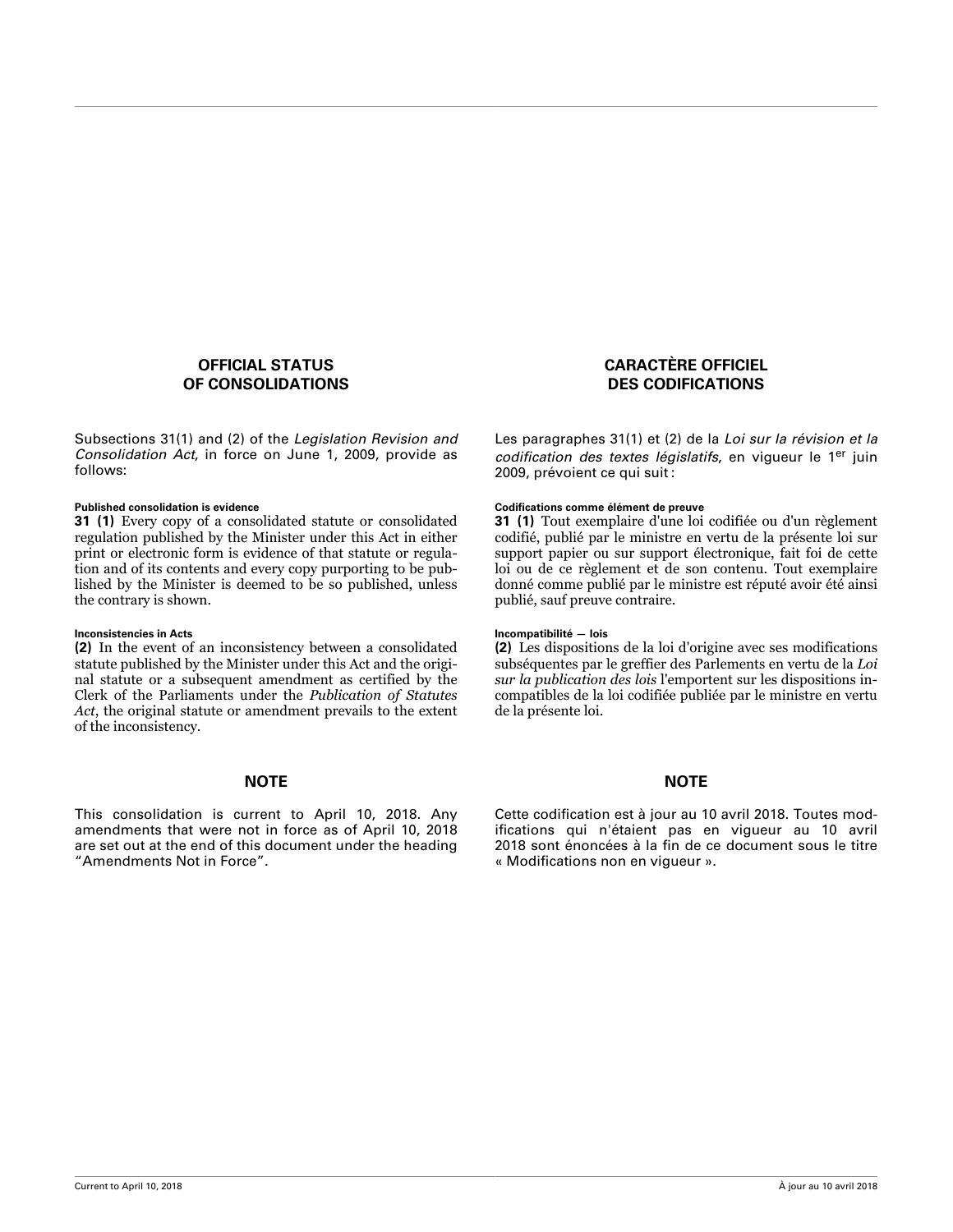### **TABLE OF PROVISIONS TABLE ANALYTIQUE**

### **An Act to provide for the marketing of agricultural products in interprovincial and export trade**

- 
- **1.1** Definition of agricultural product **1.1** Définition de produit agricole
- **2** [Governor in Council may grant authority to provincial](#page-4-0) [boards](#page-4-0)
- **3** [Regulations](#page-4-0) **3** [Règlements](#page-4-0)
- 

### **Loi concernant la commercialisation des produits agricoles sur les marchés interprovincial et international**

- **1** [Short title](#page-3-0) **1** [Titre abrégé](#page-3-0)
	-
	- **2** Habilitation d'offices provinciaux à l'exercice de certains [pouvoirs](#page-4-0)
	-
- **4** [Offence](#page-5-0) **4** [Infraction](#page-5-0)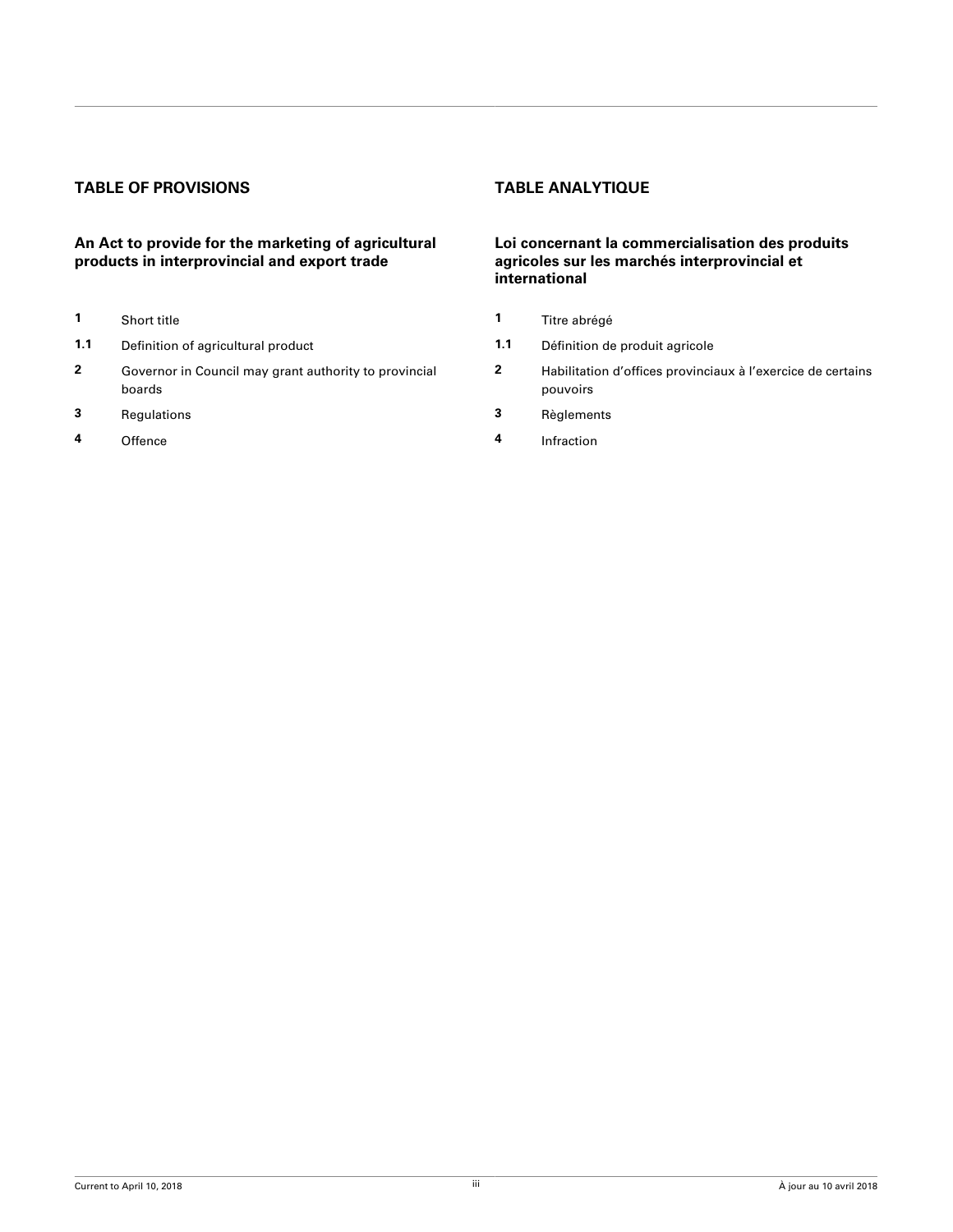

<span id="page-3-0"></span>**An Act to provide for the marketing of agricultural products in interprovincial and export trade**

### **R.S.C., 1985, c. A-6 L.R.C., 1985, ch. A-6**

**Loi concernant la commercialisation des produits agricoles sur les marchés interprovincial et international**

#### **Preamble Préambule**

WHEREAS it is desirable to improve the methods and practices of marketing agricultural products of Canada;

AND WHEREAS the legislatures of several of the provinces have enacted legislation respecting the marketing of agricultural products locally within the province;

AND WHEREAS it is desirable to cooperate with the provinces and to enact a measure respecting the marketing of agricultural products in interprovincial and export trade;

AND WHEREAS it is desirable to facilitate such marketing by authorizing the imposition of levies or charges for the equalization or adjustment among producers of the moneys realized from the marketing of the products.

THEREFORE Her Majesty, by and with the advice and consent of the Senate and House of Commons of Canada, enacts as follows:

1 This Act may be cited as the *Agricultural Products Marketing Act*. R.S., c. A-7, s. 1.

#### **Definition of** *agricultural product* **Définition de** *produit agricole*

1.1 In this Act, *agricultural product* includes wood. 1991, c. 34, s. 1.

Considérant :

qu'il importe d'améliorer les méthodes de commercialisation des produits agricoles canadiens;

que les législatures de plusieurs provinces ont adopté des lois régissant la commercialisation locale des produits agricoles sur leur territoire respectif;

qu'il est souhaitable de collaborer avec les provinces et d'adopter une loi concernant la commercialisation des produits agricoles sur les marchés interprovincial et international;

qu'il convient de faciliter cette commercialisation en autorisant l'institution de taxes et prélèvements pour une meilleure répartition ou la péréquation, entre producteurs, des sommes rapportées par la commercialisation des produits,

Sa Majesté, sur l'avis et avec le consentement du Sénat et de la Chambre des communes du Canada, édicte :

### **Short title Titre abrégé**

1 Titre abrégé : « *Loi sur la commercialisation des produits agricoles* ». S.R., ch. A-7, art. 1.

1.1 Pour l'application de la présente loi, *produit agricole* s'entend également du bois.

1991, ch. 34, art. 1.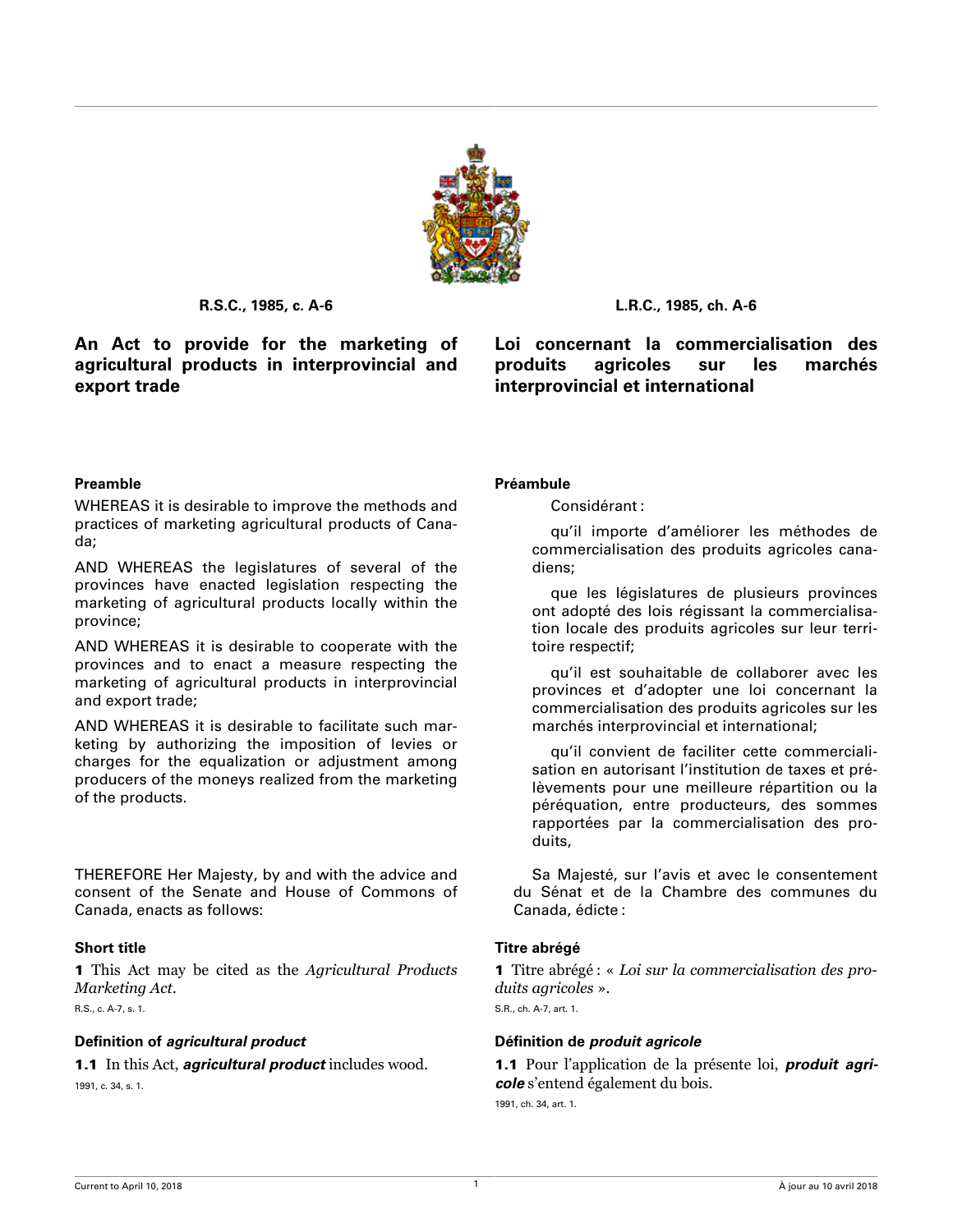### <span id="page-4-0"></span>**Governor in Council may grant authority to provincial boards**

2 (1) The Governor in Council may, by order, grant authority to any board or agency authorized under the law of any province to exercise powers of regulation in relation to the marketing of any agricultural product locally within the province, to regulate the marketing of that agricultural product in interprovincial and export trade and for those purposes to exercise all or any powers like the powers exercisable by the board or agency in relation to the marketing of that agricultural product locally within the province.

(2) The Governor in Council may, by order, grant to any board or agency mentioned in subsection (1) authority in relation to the powers that may be granted to the board or agency under this Act with respect to the marketing of any agricultural product in interprovincial and export trade,

(a) to fix, impose and collect levies or charges from persons engaged in the production or marketing of the whole or any part of any agricultural product and for that purpose to classify those persons into groups and fix the levies or charges payable by the members of the different groups in different amounts; and

(b) to use the levies or charges for the purposes of the board or agency, including the creation of reserves, the payment of expenses and losses resulting from the sale or disposal of any such agricultural product and the equalization or adjustment among producers of any agricultural product of moneys realized from the sale thereof during such period or periods of time as the board or agency may determine.

### **Debt due to board or agency <b>Recouvrement des créances**

(2.1) Levies or charges imposed by a board or agency pursuant to the authority granted to it under subsection (2) constitute a debt due to that board or agency and may be sued for and recovered by it in any court of competent jurisdiction.

### **Authority may be revoked Retrait d'habilitation**

(3) The Governor in Council may, by order, revoke any authority granted under this section.

R.S., 1985, c. A-6, s. 2; 1991, c. 34, s. 2.

### **Regulations Règlements**

3 The Governor in Council may make regulations prescribing the terms and conditions governing the granting and revocation of authority under section 2 and generally

### Habilitation d'offices provinciaux à l'exercice de **certains pouvoirs**

2 (1) Le gouverneur en conseil peut, par décret, étendre aux marchés interprovincial et international les pouvoirs de tout office ou organisme habilité par la législation d'une province à réglementer la commercialisation d'un produit agricole donné dans la province.

### **Levies and charges Taxes et prélèvements**

(2) Le gouverneur en conseil peut, par décret, habiliter les offices ou organismes visés au paragraphe (1), en ce qui concerne les pouvoirs qui peuvent leur être attribués aux termes de la présente loi relativement à la commercialisation des produits agricoles sur les marchés interprovincial et international :

a) à instituer et percevoir des taxes ou prélèvements payables par les personnes se livrant à la production ou la commercialisation de tout ou partie d'un produit agricole et, à cette fin, à classer ces personnes en groupes et à fixer les divers montants des taxes et prélèvements payables par les membres des différents groupes;

b) à employer à leur profit ces taxes ou prélèvements, notamment pour la création de réserves et le paiement des frais et pertes résultant de la vente ou de l'aliénation du produit agricole, et pour une meilleure répartition ou la péréquation, entre producteurs de tous produits agricoles, des sommes rapportées par la vente de ceux-ci durant la ou les périodes qu'ils peuvent déterminer.

(2.1) Les taxes ou prélèvements impayés imposés en vertu du paragraphe (2) constituent des créances de l'office ou de l'organisme, qui peut en recouvrer le montant devant tout tribunal compétent.

(3) Le gouverneur en conseil peut, par décret, retirer les habilitations accordées au titre du présent article. L.R. (1985), ch. A-6, art. 2; 1991, ch. 34, art. 2.

3 Le gouverneur en conseil peut, par règlement, fixer les conditions régissant l'octroi et le retrait des habilitations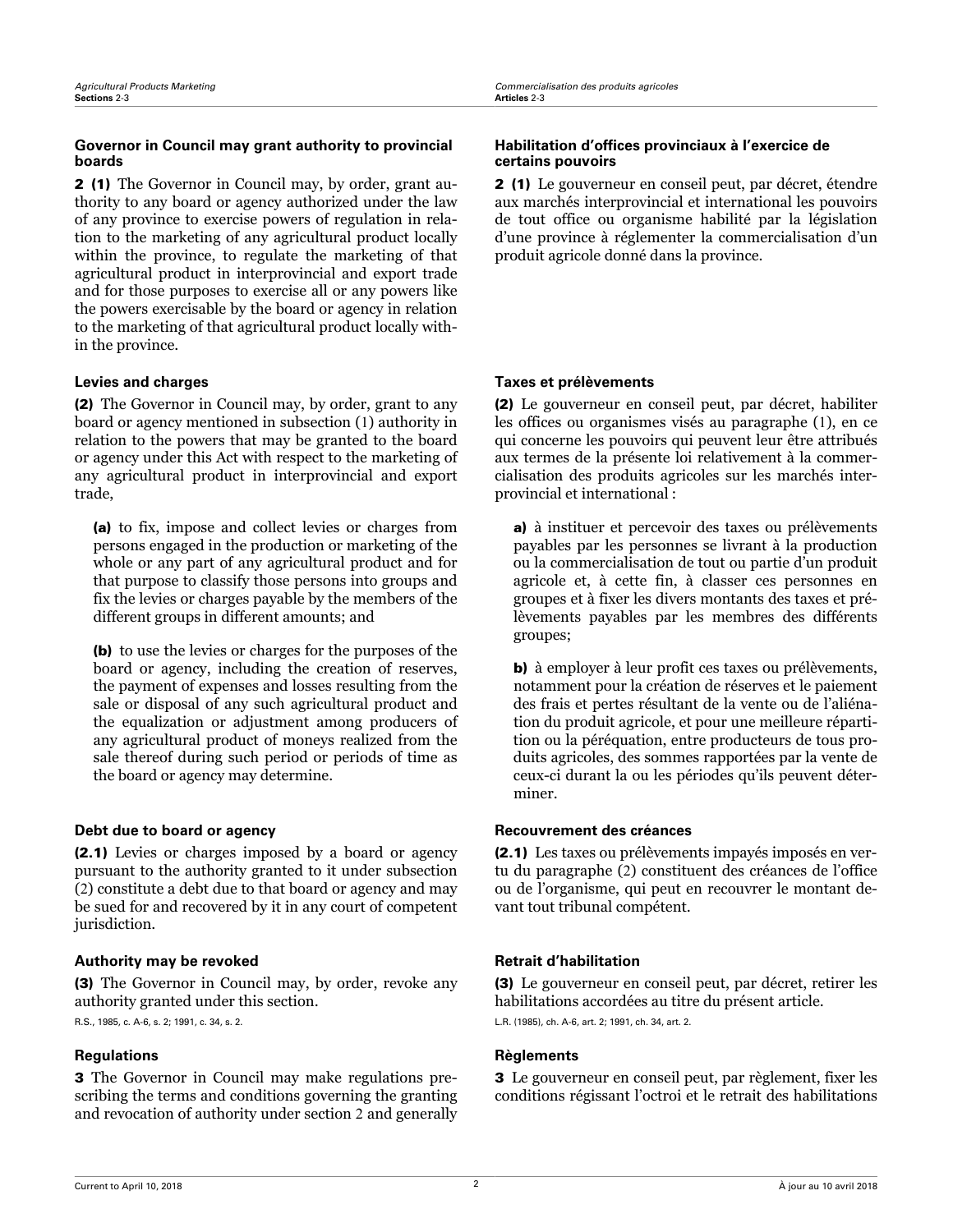<span id="page-5-0"></span>*Agricultural Products Marketing Commercialisation des produits agricoles*

may make regulations for carrying the purposes and provisions of this Act into effect.

R.S., c. A-7, s. 3.

4 (1) Every person who contravenes any regulation, or any order, rule or regulation made by any board or agency under this Act with reference to the marketing of an agricultural product in interprovincial and export trade, is guilty of an offence and liable on summary conviction to a fine not exceeding five hundred dollars or to imprisonment for a term not exceeding three months or to both.

(2) In any prosecution for an offence under this Act, the act or omission complained of, in respect of which the prosecution was instituted, shall, unless the accused proves the contrary, be deemed to relate to the marketing of an agricultural product in interprovincial and export trade.

R.S., c. A-7, s. 4.

prévues par l'article 2 et, de façon générale, prendre toute mesure d'application de la présente loi. S.R., ch. A-7, art. 3.

### **Offence Infraction**

4 (1) Quiconque contrevient à un règlement pris par le gouverneur en conseil ou à une ordonnance, une règle ou un règlement pris par un office ou organisme sous le régime de la présente loi relativement à la commercialisation d'un produit agricole sur les marchés interprovincial et international commet une infraction et encourt, sur déclaration de culpabilité par procédure sommaire, une amende maximale de cinq cents dollars et un emprisonnement maximal de trois mois, ou l'une de ces peines.

### **Onus Fardeau de la preuve**

(2) Dans les poursuites pour infraction à la présente loi, le fait reproché — acte ou omission — est réputé, sauf preuve contraire par l'accusé, lié à la commercialisation d'un produit agricole sur les marchés interprovincial et international.

S.R., ch. A-7, art. 4.